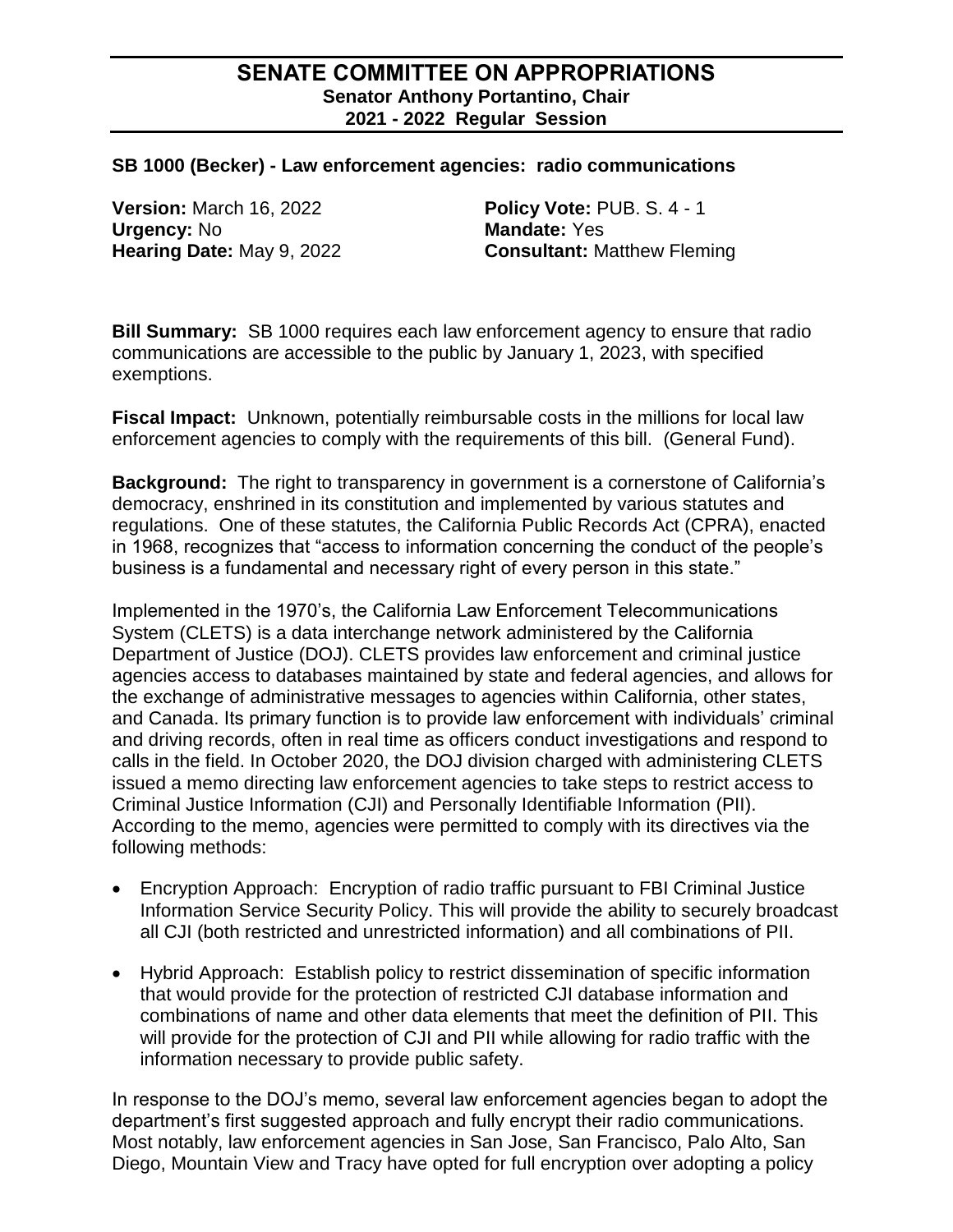# **SB 1000 (Becker)** Page **2** of **3**

that restricts the dissemination of CJI and PII while allowing some public access to radio channels. Many of these agencies faced criticism from the journalists, the public, and local leaders advocating for greater transparency. In Palo Alto, for instance, the police department issued a memo asserting that because of the dangerous nature of police work, officers' ability to obtain critical information, including PII and CJI, is most safely done via radio communication. The memo went on to conclude that "other means of receiving this information can put the officer and the public at risk," and thus, "there are no other feasible options at this time to implement 'unencrypted' radio transmissions." As of April 4, 2022, radio communications for roughly 120 law enforcement agencies across California are fully encrypted, allowing no public access.

# **Proposed Law:**

- Requires each law enforcement agency, as defined, to ensure that all radio communications, as defined, are accessible to the public by January 1, 2023.
- Specifies that a law enforcement agency may comply with the public access requirement in any manner that provides reasonable public access to radio communications including, without limitation, any of the following means:
	- $\circ$  Use of unencrypted radio communications on a radio frequency that is able to be monitored by commonly available radio scanning equipment.
	- $\circ$  Use of unencrypted radio communications on a radio frequency that is able to be monitored by commonly available radio scanning equipment.
	- $\circ$  Upon request and for a reasonable fee, providing access to encrypted communications to any interested person.
- Specifies that the public access requirement does not apply to any encrypted radio channel that is used exclusively for the exchange or dissemination of confidential information or to any encrypted radio channel that is used for tactical operations, undercover operations, or other communications that would unreasonably jeopardize public safety or the safety of officers if made public.
- Requires each law enforcement agency to enact policies that prevent or substantially minimize criminal justice information or personally identifiable information directly obtained through CLETS from being broadcast in a manner that is accessible to the public.
- Specifies that a law enforcement agency may comply with this confidentiality requirement in any manner that safeguards confidential CLETS information, including, without limitation, any of the following means:
	- o The use of an encrypted channel for the exchange or dissemination of confidential information
	- o Transmission of confidential information to a mobile data terminal, tablet, or other text display device.